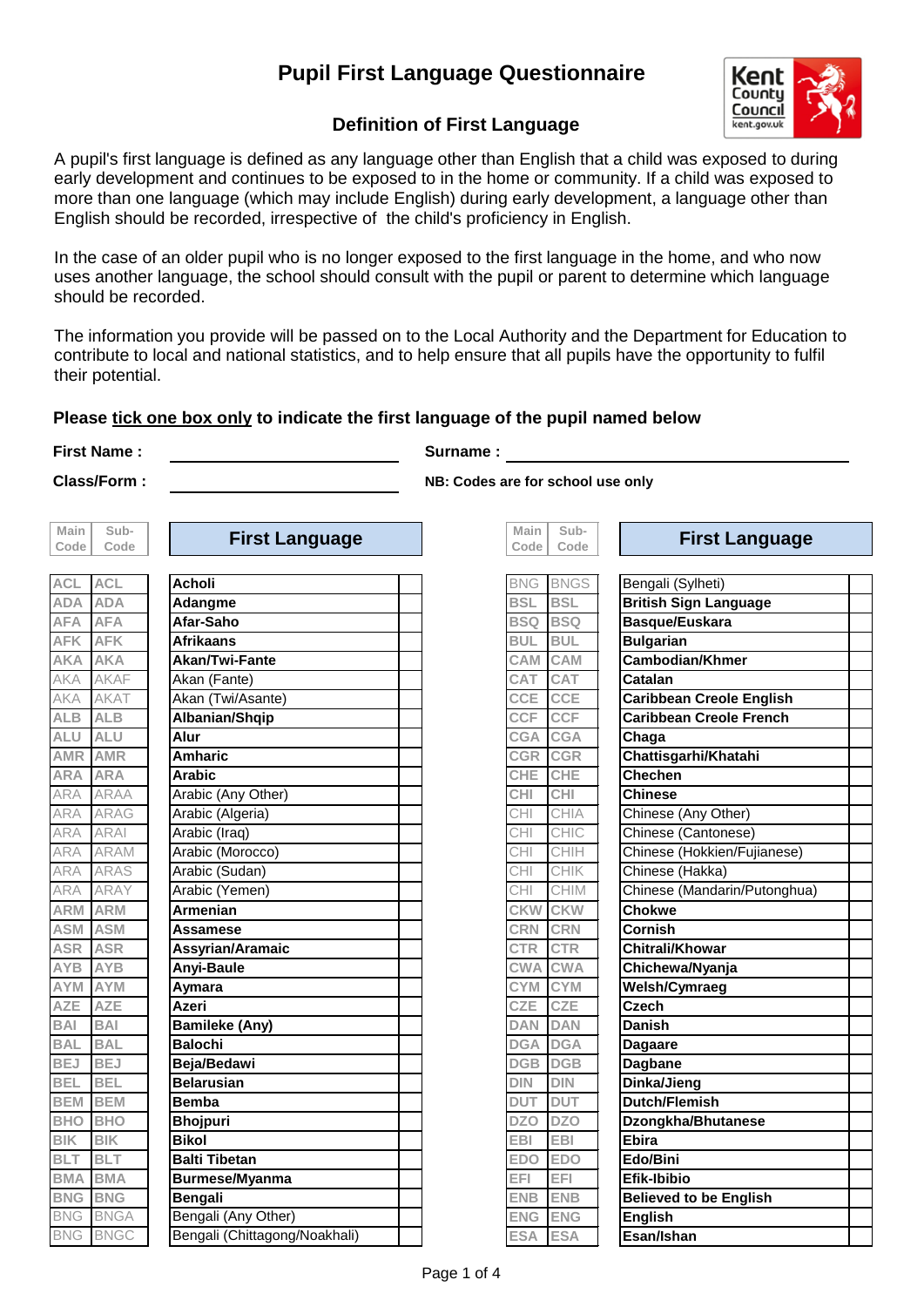| Main   | Sub- |
|--------|------|
| Code l | Code |

| ES                                                      | ) l          |
|---------------------------------------------------------|--------------|
| E١<br>NΕ                                                |              |
| ï)<br><b>NO</b><br>I                                    | IC<br>€      |
| FAN<br>I                                                |              |
|                                                         |              |
|                                                         |              |
|                                                         | ЛN           |
| F                                                       |              |
| FI                                                      |              |
| <b>GAA</b>                                              | Α<br>1       |
| GAI                                                     | A<br>G       |
| GAI                                                     | Al<br>I<br>G |
| GEO                                                     | EO<br>G      |
| GEI<br>₹                                                | ER<br>G      |
| <b>GGO</b>                                              | <b>GGO</b>   |
| GK                                                      | K<br>G       |
| Gl<br>.G                                                | G<br>G       |
| <b>GRE</b>                                              | ₹E           |
| $\overline{\phantom{a}}$<br>₹<br>ЭI<br>ł                | ζ<br>A<br>ŀ  |
| ЭI<br>$\big($<br>ζ<br>ł                                 | ł            |
| GR                                                      |              |
| O                                                       |              |
| Э                                                       |              |
| G                                                       |              |
| G                                                       |              |
| ٦A                                                      |              |
|                                                         |              |
|                                                         | EВ           |
|                                                         | ΞR           |
| IGR<br>I                                                | GR           |
| łΙN<br>h<br>$\begin{array}{c} \hline \end{array}$<br>BА | IN<br>Α      |
| j<br>DM                                                 | DМ           |
| <b>IGA</b>                                              | IGA          |
| <b>IGB</b>                                              | эΒ           |
| <b>IJO</b>                                              | JO           |
| Ш<br>-0<br>)                                            | 11<br>C<br>) |
| <b>ISI</b>                                              | ISI          |
| <b>ISL</b>                                              | <b>ISL</b>   |
| <b>ITA</b>                                              | <b>ITA</b>   |
| <b>JAV</b>                                              | <b>JAV</b>   |
| <b>JIN</b>                                              | <b>JIN</b>   |
| <b>JPN</b>                                              | <b>JPN</b>   |
| KAM                                                     | <b>KAM</b>   |
| <b>KAN</b>                                              | <b>KAN</b>   |
| <b>KAR</b>                                              | <b>KAR</b>   |
| <b>KAS</b>                                              | <b>KAS</b>   |
| KAU                                                     | <b>KAU</b>   |
| KAZ                                                     | <b>KAZ</b>   |
| KCH                                                     | KCH          |
| KGZ                                                     | KGZ          |
| <b>KHA</b>                                              | <b>KHA</b>   |
| <b>KHY</b>                                              | KHY          |
| <b>KIN</b>                                              | KIN          |
| <b>KIR</b>                                              | KIR          |
| <b>KIS</b>                                              | KIS          |
| <b>KLN</b>                                              | KLN          |
| <b>KMB</b>                                              | KMB          |
| KME                                                     | KME          |
| <b>KNK</b>                                              | KNK          |
| <b>IZNIV</b>                                            | <b>KNV</b>   |

| <b>EST</b>        | <b>EST</b>               | <b>Estonian</b>             | <b>KON</b><br><b>KON</b>         | Kikongo                                   |
|-------------------|--------------------------|-----------------------------|----------------------------------|-------------------------------------------|
| EWE               | <b>EWE</b>               | Ewe                         | <b>KOR</b><br><b>KOR</b>         | Korean                                    |
| <b>EWO</b>        | <b>EWO</b>               | Ewondo                      | <b>KPE</b><br><b>KPE</b>         | <b>Kpelle</b>                             |
| FAN               | <b>FAN</b>               | Fang                        | <b>KRI</b><br>KRI                | Krio                                      |
| FIJ               | <b>FIJ</b>               | Fijian                      | <b>KRU</b><br><b>KRU</b>         | Kru (Any)                                 |
| FIN               | <b>FIN</b>               | <b>Finnish</b>              | KSI<br><b>KSI</b>                | Kisii/Ekegusii (Kenya)                    |
| <b>FON</b>        | <b>FON</b>               | Fon                         | <b>KSU</b><br><b>KSU</b>         | <b>Kisukuma</b>                           |
| <b>FRN</b>        | <b>FRN</b>               | <b>French</b>               | <b>KUR</b><br><b>KUR</b>         | <b>Kurdish</b>                            |
| <b>FUL</b>        | <b>FUL</b>               | <b>Fula/Fulfulde-Pulaar</b> | <b>KURA</b><br><b>KUR</b>        | Kurdish (Any Other)                       |
| GAA               | <b>GAA</b>               | Gа                          | <b>KURM</b><br><b>KUR</b>        | Kurdish (Kurmanji)                        |
| GAE               | GAE                      | Gaelic/Irish                | <b>KURS</b><br><b>KUR</b>        | Kurdish (Sorani)                          |
| GAL               | <b>GAL</b>               | Gaelic (Scotland)           | <b>LAO</b><br><b>LAO</b>         | Lao                                       |
| GEO               | <b>GEO</b>               | Georgian                    | <b>LBA</b><br><b>LBA</b>         | Luba                                      |
| GER               | <b>GER</b>               | German                      | LBA<br>LBAC                      | Luba (Chiluba/Tshiluba)                   |
| <b>GGO</b>        | <b>GGO</b>               | Gogo/Chigogo                | LBA<br><b>LBAK</b>               | Luba (Kiluba)                             |
| GKY               | <b>GKY</b>               | Kikuyu/Gikuyu               | <b>LGA</b><br>LGA                | Luganda                                   |
| GLG               | GLG                      | Galician/Galego             | <b>LGB</b><br>LGB                | Lugbara                                   |
| GRE               | <b>GRE</b>               | Greek                       | <b>LGS</b><br>LGS                | Lugisu/Lumasaba                           |
| GRE               | <b>GREA</b>              | Greek (Any Other)           | LIN<br>$_{\rm LIN}$              | Lingala                                   |
| GRE               | GREC                     | Greek (Cyprus)              | LIT<br>LIT                       | Lithuanian                                |
| GRN               | GRN                      | Guarani                     | LNG<br><b>LNG</b>                | Lango (Uganda)                            |
| GUJ               | GUJ                      | Gujarati                    | LOZ<br>LOZ                       | Lozi/Silozi                               |
| GUN               | <b>GUN</b>               | Gurenne/Frafra              | <b>LSO</b><br><b>LSO</b>         | Lusoga                                    |
| GUR               | <b>GUR</b>               | Gurma                       | LTV<br><b>LTV</b>                | Latvian                                   |
| HAU               | <b>HAU</b>               | Hausa                       | LTZ<br>LTZ                       | Luxemburgish                              |
| <b>HDK</b>        | <b>HDK</b>               | <b>Hindko</b>               | LUE<br>LUE                       | Luvale/Luena                              |
| <b>HEB</b>        | <b>HEB</b>               | <b>Hebrew</b>               | LUN<br><b>LUN</b>                | Lunda                                     |
| <b>HER</b>        | <b>HER</b>               | Herero                      | LUO<br><b>LUO</b>                | Luo (Kenya/Tanzania)                      |
| <b>HGR</b>        | <b>HGR</b>               | Hungarian                   | LUY<br>LUY                       | Luhya (Any)                               |
| <b>HIN</b>        | <b>HIN</b>               | Hindi                       | <b>MAG</b><br><b>MAG</b>         | Magahi                                    |
| <b>IBA</b>        | <b>IBA</b>               | Iban                        | MAI<br>MAI                       | <b>Maithili</b>                           |
| <b>IDM</b>        | <b>IDM</b>               | <b>Idoma</b>                | <b>MAK</b><br><b>MAK</b>         | <b>Makua</b>                              |
| <b>IGA</b>        | <b>IGA</b>               | Igala                       | <b>MAN</b><br><b>MAN</b>         | <b>Manding/Malinke</b>                    |
| <b>IGB</b>        | <b>IGB</b>               | Igbo                        | <b>MAN</b><br><b>MANA</b>        | Manding/Malinke (Any Other)               |
| <b>JO</b>         | <b>IJO</b>               | Ijo (Any)                   | <b>MANB</b><br><b>MAN</b>        | Bambara                                   |
| <b>ILO</b>        | ILO                      | Ilokano                     | MAN MANJ                         | Dyula/Jula                                |
| <b>ISK</b>        | <b>ISK</b>               | <b>Itsekiri</b>             | <b>MAO MAO</b>                   | <b>Maori</b>                              |
| <b>ISL</b>        | <b>ISL</b>               | <b>Icelandic</b>            | <b>MAR MAR</b>                   | <b>Marathi</b>                            |
| <b>ITA</b>        | <b>ITA</b>               | Italian                     | <b>MAS MAS</b>                   | <b>Maasai</b>                             |
| <b>JAV</b>        | <b>JAV</b>               | <b>Javanese</b>             | MDV MDV                          | <b>Maldivian/Dhivehi</b>                  |
| JIN               | <b>JIN</b>               | Jinghpaw/Kachin             | <b>MEN MEN</b>                   | <b>Mende</b>                              |
| <b>JPN</b>        | <b>JPN</b>               | Japanese                    | <b>MKD MKD</b>                   | Macedonian                                |
| KAM               | <b>KAM</b>               | <b>Kikamba</b>              | MLG MLG                          | <b>Malagasy</b>                           |
| KAN               | <b>KAN</b>               | Kannada                     | MLM MLM                          | <b>Malayalam</b>                          |
| KAR               | <b>KAR</b>               | Karen (Any)                 | MLT<br>MLT                       | <b>Maltese</b>                            |
| <b>KAS</b>        | <b>KAS</b>               | Kashmiri                    | <b>MLY</b><br><b>MLY</b>         | Malay/Indonesian                          |
| KAU               | <b>KAU</b>               | Kanuri                      | MLYA<br>MLY                      | Malay (Any Other)                         |
| KAZ               | <b>KAZ</b>               | <b>Kazakh</b>               | MLY<br><b>MLYI</b>               | Indonesian/Bahasa Indonesia               |
| KCH               | <b>KCH</b><br><b>KGZ</b> | Katchi                      | <b>MNA MNA</b>                   | Magindanao-Maranao                        |
| KGZ               | <b>KHA</b>               | Kirghiz/Kyrgyz<br>Khasi     | <b>MNG MNG</b><br><b>MNX MNX</b> | Mongolian (Khalkha)<br><b>Manx Gaelic</b> |
| KHA<br><b>KHY</b> | <b>KHY</b>               | Kihaya/Luziba               | <b>MOR MOR</b>                   | Moore/Mossi                               |
| <b>KIN</b>        | <b>KIN</b>               | Kinyarwanda                 | MSC MSC                          | <b>Mauritian/Seychelles Creole</b>        |
| <b>KIR</b>        | <b>KIR</b>               | Kirundi                     | <b>MUN MUN</b>                   | Munda (Any)                               |
| <b>KIS</b>        | <b>KIS</b>               | Kisi (West Africa)          | <b>MYA</b><br><b>MYA</b>         | Maya (Any)                                |
| KLN               | <b>KLN</b>               | Kalenjin                    | <b>NAH</b><br><b>NAH</b>         | <b>Nahuatl/Mexicano</b>                   |
| KMB               | <b>KMB</b>               | Kimbundu                    | <b>NAM</b><br><b>NAM</b>         | Nama/Damara                               |
| KME               | KME                      | Kimeru                      | <b>NBN</b><br><b>NBN</b>         | <b>Nubian (Any)</b>                       |
| <b>KNK</b>        | <b>KNK</b>               | Konkani                     | <b>NDB</b><br><b>NDB</b>         | <b>Ndebele</b>                            |
| <b>KNY</b>        | <b>KNY</b>               | Kinyakyusa-Ngonde           | NDB NDBS                         | Ndebele (South Africa)                    |
|                   |                          |                             |                                  |                                           |

| ורו |   |
|-----|---|
| -   | ¬ |

# **First Language First Language**

| <b>KON</b>                     | <b>KON</b>          |                          |
|--------------------------------|---------------------|--------------------------|
| <b>KOR</b>                     | KOR                 |                          |
| <b>KPE</b>                     | <b>KPE</b>          |                          |
| <b>KRI</b>                     | KRI                 |                          |
| <b>KRU</b>                     | KRU                 |                          |
| $\overline{\text{S}}$          | SI                  |                          |
| <b>SU</b>                      | SU                  |                          |
| $\overline{\mathcal{C}}$<br>JR | JR                  |                          |
| (UR                            | JRA                 |                          |
| <b>KUR</b>                     | JRM                 |                          |
| Kl<br>JR                       | JRS                 |                          |
| AO                             | AΟ                  |                          |
| -BA                            | -BA<br><b>BAC</b>   |                          |
| .BA<br>BA                      | l<br>3AK<br>l       | I                        |
| $-GA$                          | $-GA$<br>ı          | I                        |
| .GB                            | L<br>.GB            | I                        |
| .GS                            | <b>LGS</b>          | $\overline{\phantom{a}}$ |
| JN.                            | IN.<br>J            |                          |
| JT.                            | JŤ.<br>L            |                          |
| .NG                            | .NG<br>ı            | I                        |
| 0Z                             | OZ.<br>J,           | $\overline{\phantom{a}}$ |
| $\overline{\text{SO}}$         | SO<br>l             | $\overline{\phantom{a}}$ |
|                                | J                   | $\overline{\phantom{a}}$ |
| TZ                             | TZ.                 |                          |
| <b>UE</b>                      | .UE                 |                          |
| LUN                            | _UN                 |                          |
| LUO.                           | JO<br>π             |                          |
| LUY.                           | JY<br>J             |                          |
| <b>MAG</b>                     | MAG                 |                          |
| IAN                            | MAI                 |                          |
| <b>MAK</b>                     | <b>MAK</b>          |                          |
| <b>MAN</b><br><b>MAN</b>       | MAN<br><b>MANA</b>  |                          |
| MAN                            | <b>MANB</b>         |                          |
| <b>MAN</b>                     | MANJ                |                          |
| OAN                            | <b>MAO</b>          | I                        |
| <b>MAR</b>                     | <b>MAR</b>          | I                        |
| <b>MAS</b>                     | <b>MAS</b>          | I                        |
| VIDV                           | <b>MDV</b>          | $\overline{\phantom{a}}$ |
| MEN                            | <b>MEN</b>          | I                        |
| <b>MKD</b>                     | <b>MKD</b>          |                          |
| <b>MLG</b>                     | <b>MLG</b>          |                          |
| ∥LM                            | <b>MLM</b>          |                          |
| <b>NLT</b>                     | MLT                 |                          |
| <b>MLY</b>                     | MLY                 | I                        |
| VILY<br>VIEY                   | MLYA<br><b>MLYI</b> |                          |
| <b>MNA</b>                     | <b>MNA</b>          | I                        |
| <b>MNG</b>                     | <b>MNG</b>          | J                        |
| XMM                            | <b>MNX</b>          | I                        |
| <b>MOR</b>                     | <b>MOR</b>          | $\bigg $                 |
| <b>VISC</b>                    | <b>MSC</b>          | I                        |
| WUN                            | <b>MUN</b>          | I                        |
| <b>NYA</b>                     | <b>MYA</b>          | $\overline{\phantom{a}}$ |
| HAV                            | <b>NAH</b>          | $\overline{\phantom{a}}$ |
| MAV                            | <b>NAM</b>          | $\overline{\phantom{a}}$ |
| <b>JBN</b>                     | <b>NBN</b>          |                          |
| <b>NDB</b>                     | <b>NDB</b>          |                          |

| Kikongo                            |  |
|------------------------------------|--|
| Korean                             |  |
| <b>Kpelle</b>                      |  |
| Krio                               |  |
| Kru (Any)                          |  |
| Kisii/Ekegusii (Kenya)             |  |
| Kisukuma                           |  |
| <b>Kurdish</b>                     |  |
| Kurdish (Any Other)                |  |
| Kurdish (Kurmanji)                 |  |
| Kurdish (Sorani)                   |  |
| Lao                                |  |
| Luba                               |  |
| Luba (Chiluba/Tshiluba)            |  |
| Luba (Kiluba)                      |  |
| Luganda                            |  |
| Lugbara                            |  |
| Lugisu/Lumasaba                    |  |
| Lingala                            |  |
| Lithuanian                         |  |
| Lango (Uganda)                     |  |
| Lozi/Silozi                        |  |
| Lusoga                             |  |
| Latvian                            |  |
| Luxemburgish                       |  |
| Luvale/Luena                       |  |
| Lunda                              |  |
| Luo (Kenya/Tanzania)               |  |
| Luhya (Any)                        |  |
| Magahi                             |  |
| <b>Maithili</b>                    |  |
| Makua                              |  |
| <b>Manding/Malinke</b>             |  |
| Manding/Malinke (Any Other)        |  |
| Bambara                            |  |
| Dyula/Jula                         |  |
| <b>Maori</b>                       |  |
| Marathi                            |  |
| <b>Maasai</b>                      |  |
| <b>Maldivian/Dhivehi</b>           |  |
| Mende                              |  |
| Macedonian                         |  |
|                                    |  |
| Malagasy                           |  |
| Malayalam<br><b>Maltese</b>        |  |
|                                    |  |
| Malay/Indonesian                   |  |
| Malay (Any Other)                  |  |
| Indonesian/Bahasa Indonesia        |  |
| Magindanao-Maranao                 |  |
| Mongolian (Khalkha)                |  |
| <b>Manx Gaelic</b>                 |  |
| <b>Moore/Mossi</b>                 |  |
| <b>Mauritian/Seychelles Creole</b> |  |
| Munda (Any)                        |  |
| Maya (Any)                         |  |
| Nahuatl/Mexicano                   |  |
| Nama/Damara                        |  |
| Nubian (Any)                       |  |
| <b>Ndebele</b>                     |  |
| Ndebele (South Africa)             |  |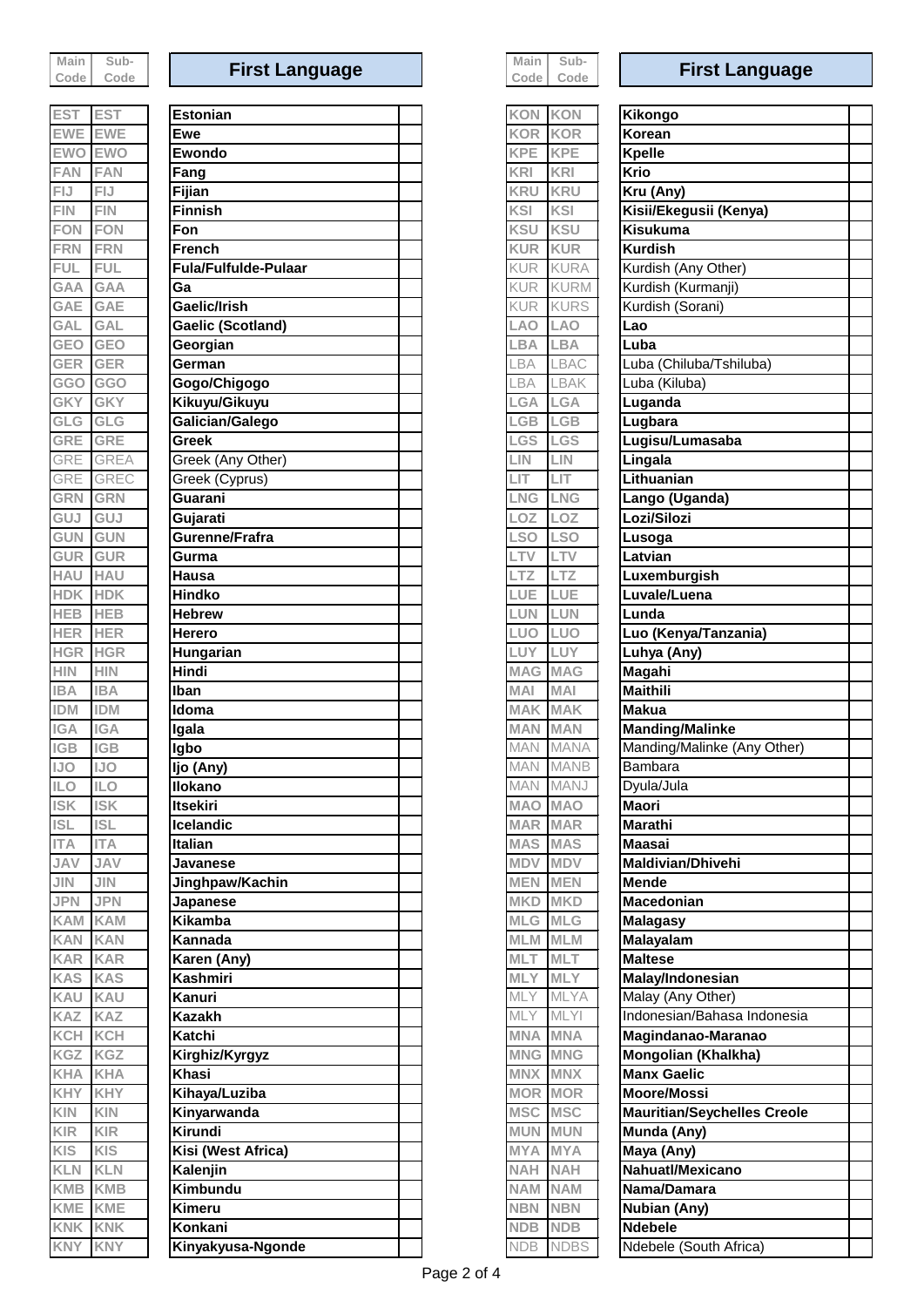| Main   | Sub- |
|--------|------|
| Code l | Code |

| <b>NDB</b>               | <b>NDBZ</b>               |
|--------------------------|---------------------------|
| <b>NEP</b>               | <b>NEP</b>                |
| <b>NOR</b>               | <b>NOR</b>                |
| <b>NUE</b>               | <b>NUE</b>                |
| <b>NUP</b>               | <b>NUP</b>                |
| <b>NWA</b>               | <b>NWA</b>                |
| <b>NZM</b>               | <b>NZM</b>                |
| <b>OAM</b>               | <b>OAM</b>                |
| <b>DAM</b><br>(          | <b>AMK</b><br>(           |
| OAM                      | <b>OAMN</b>               |
| OGN                      | OGN                       |
| ORI                      | ORI                       |
| ORM                      | ORM                       |
| <b>OTB</b>               | <b>OTB</b>                |
| OTH                      | OTH                       |
| <b>PAG</b>               | <b>PAG</b>                |
| <b>PAM</b>               | <b>PAM</b>                |
| <b>PAT</b>               | <b>PAT</b>                |
| <b>PHA</b>               | <b>PHA</b>                |
| <b>PHR</b>               | <b>PHR</b>                |
| <b>PNJ</b>               | <b>PNJ</b>                |
| PNJ                      | <b>NJA</b><br>F           |
| PNJ                      | PNJG                      |
| PNJ<br>PNJ               | PNJM<br><b>PNJP</b>       |
| POL                      | <b>POL</b>                |
| <b>POR</b>               | <b>POR</b>                |
| POR                      | <b>PORA</b>               |
| POR                      | <b>PORB</b>               |
| <b>PRS</b>               | <b>PRS</b>                |
| <b>PRS</b>               | <b>PRSA</b>               |
| PRS                      | <b>PRSD</b>               |
| <b>PRS</b>               | <b>PRS</b>                |
| QUE                      | QUE                       |
| <b>RAJ</b>               | <b>RAJ</b>                |
| <b>RME</b>               | <b>RME</b>                |
| <b>RMI</b>               | RMI                       |
| <u>RMI</u>               | ľ<br>l Mit                |
| <b>RMN</b>               | <b>RMNM</b>               |
| <b>RMN</b>               | <b>RMNR</b>               |
| <b>RMS</b>               | <b>RMS</b>                |
| <b>RNY</b><br><b>RNY</b> | <b>RNY</b><br><b>RNYN</b> |
| <b>RNY</b>               | <b>RNYO</b>               |
| <b>RUS</b>               | <b>RUS</b>                |
| <b>SAM</b>               | <b>SAM</b>                |
| <b>SCB</b>               | <b>SCB</b>                |
| <b>SCB</b>               | <b>SCBB</b>               |
| <b>SCB</b>               | <b>SCBC</b>               |
| SCB                      | <b>SCBS</b>               |
| <b>SCO</b>               | <b>SCO</b>                |
| <b>SHI</b>               | <b>SHI</b>                |
| <b>SHO</b>               | <b>SHO</b>                |
| <b>SID</b>               | <b>SID</b>                |
| <b>SIO</b>               | <b>SIO</b>                |
| <b>SLO</b>               | <b>SLO</b>                |
| <b>SLV</b>               | <b>SLV</b>                |
| <b>SND</b>               | <b>SND</b>                |
| <b>SNG</b>               | <b>SNG</b>                |
| <b>SNH</b>               | <b>SNH</b>                |
| SOM                      | 6OM                       |
|                          |                           |

| <b>NDB</b>        | <b>NDBZ</b> | Ndebele (Zimbabwe)            | <b>SRD</b> | <b>SRD</b><br><b>Sardinian</b>                            |
|-------------------|-------------|-------------------------------|------------|-----------------------------------------------------------|
| <b>NEP</b>        | <b>NEP</b>  | Nepali                        | <b>SRK</b> | <b>SRK</b><br>Siraiki                                     |
| <b>NOR</b>        | <b>NOR</b>  | Norwegian                     | <b>SSO</b> | <b>SSO</b><br>Sotho/Sesotho                               |
| <b>NUE</b>        | <b>NUE</b>  | Nuer/Naadh                    | SSO        | <b>SSOO</b><br>Sotho/Sesotho (Southern)                   |
| <b>NUP</b>        | <b>NUP</b>  | <b>Nupe</b>                   | SSO        | <b>SSOT</b><br>Sotho/Sesotho (Northern)                   |
| <b>NWA</b>        | <b>NWA</b>  | <b>Newari</b>                 | <b>SSW</b> | <b>SSW</b><br>Swazi/Siswati                               |
| <b>NZM</b>        | <b>NZM</b>  | <b>Nzema</b>                  | <b>STS</b> | <b>STS</b><br><b>Tswana/Setswana</b>                      |
| <b>MAO</b>        | <b>OAM</b>  | Ambo/Oshiwambo                | <b>SUN</b> | <b>SUN</b><br><b>Sundanese</b>                            |
| <b>OAM</b>        | <b>OAMK</b> | Ambo (Kwanyama)               | <b>SWA</b> | <b>SWA</b><br>Swahili/Kiswahili                           |
| <b>OAM</b>        | <b>OAMN</b> | Ambo (Ndonga)                 | <b>SWA</b> | <b>SWAA</b><br>Swahili (Any Other)                        |
| OGN               | <b>OGN</b>  | Ogoni (Any)                   | <b>SWA</b> | <b>SWAC</b><br>Comorian Swahili                           |
| ORI               | <b>ORI</b>  | Oriya                         | <b>SWA</b> | <b>SWAK</b><br>Swahili (Kingwana)                         |
| ORM               | ORM         | Oromo                         | <b>SWA</b> | <b>SWAM</b><br>Swahili (Brava/Mwiini)                     |
| <b>OTB</b>        | <b>OTB</b>  | Believed to be Other than     | <b>SWA</b> | <b>SWAT</b><br>Swahili (Bajuni/Tikuu)                     |
|                   |             | <b>English</b>                | <b>SWE</b> | <b>SWE</b><br><b>Swedish</b>                              |
| OTH               | <b>OTH</b>  | Other than English            | <b>TAM</b> | <b>TAM</b><br><b>Tamil</b>                                |
| PAG               | <b>PAG</b>  | Pangasinan                    | TEL        | <b>TEL</b><br><b>Telugu</b>                               |
| PAM               | <b>PAM</b>  |                               | <b>TEM</b> | <b>TEM</b><br><b>Temne</b>                                |
|                   |             | Pampangan<br>Pashto/Pakhto    |            |                                                           |
| <b>PAT</b><br>PHA | <b>PAT</b>  | Pahari/Himachali (India)      | <b>TES</b> | <b>TES</b><br><b>Teso/Ateso</b><br><b>TGE</b>             |
|                   | <b>PHA</b>  |                               | <b>TGE</b> | <b>Tigre</b>                                              |
| <b>PHR</b>        | <b>PHR</b>  | Pahari (Pakistan)             | <b>TGL</b> | <b>TGL</b><br>Tagalog/Filipino<br><b>TGLF</b><br>Filipino |
| PNJ               | <b>PNJ</b>  | Panjabi                       | TGL        |                                                           |
| PNJ               | PNJA        | Panjabi (Any Other)           | TGL        | <b>TGLG</b><br>Tagalog                                    |
| PNJ               | <b>PNJG</b> | Panjabi (Gurmukhi)            | <b>TGR</b> | <b>TGR</b><br><b>Tigrinya</b>                             |
| PNJ               | PNJM        | Panjabi (Mirpuri)             | <b>THA</b> | <b>THA</b><br>Thai                                        |
| PNJ               | <b>PNJP</b> | Panjabi (Pothwari)            | <b>TIB</b> | TIB<br>Tibetan                                            |
| POL               | <b>POL</b>  | <b>Polish</b>                 | TIV        | TIV<br>Tiv                                                |
| <b>POR</b>        | POR         | <b>Portuguese</b>             | <b>TMZ</b> | <b>TMZ</b><br>Berber/Tamazight                            |
| POR               | PORA        | Portuguese (Any Other)        | TMZ        | <b>TMZA</b><br>Berber/Tamazight (Any Other)               |
| POR               | <b>PORB</b> | Portuguese (Brazil)           | <b>TMZ</b> | <b>TMZK</b><br>Berber/Tamazight (Kabyle)                  |
| <b>PRS</b>        | <b>PRS</b>  | <b>Persian/Farsi</b>          | <b>TMZ</b> | Berber (Tamashek)<br><b>TMZT</b>                          |
| <b>PRS</b>        | <b>PRSA</b> | Farsi/Persian (Any Other)     | <b>TNG</b> | <b>TNG</b><br>Tonga/Chitonga (Zambia)                     |
| <b>PRS</b>        | <b>PRSD</b> | Dari Persian                  | <b>TON</b> | <b>TON</b><br>Tongan (Oceania)                            |
| PRS               | <b>PRST</b> | Tajiki Persian                | <b>TPI</b> | <b>TPI</b><br><b>Tok Pisin</b>                            |
| QUE               | QUE         | Quechua                       | <b>TRI</b> | <b>TRI</b><br>Traveller Irish/Shelta                      |
| RAJ               | <b>RAJ</b>  | Rajasthani/Marwari            | TSO        | <b>TSO</b><br><b>Tsonga</b>                               |
| RME               | <b>RME</b>  | <b>Romany/English Romanes</b> | <b>TUK</b> | <b>TUK</b><br><b>Turkmen</b>                              |
| RMI               | RMI         | Romani (International)        | <b>TUL</b> | <b>TUL</b><br>Tulu                                        |
| <b>RMN</b>        | <b>RMN</b>  | Romanian                      | <b>TUM</b> | <b>TUM</b><br>Tumbuka                                     |
| <b>RMN</b>        | <b>RMNM</b> | Romanian (Moldova)            | <b>TUR</b> | <b>TUR</b><br>Turkish                                     |
|                   | RMN RMNR    | Romanian (Romania)            | <b>UKR</b> | <b>UKR</b><br><b>Ukrainian</b>                            |
| RMS               | <b>RMS</b>  | Romansch                      | <b>UMB</b> | <b>UMB</b><br><b>Umbundu</b>                              |
| <b>RNY</b>        | <b>RNY</b>  | Runyakitara                   | <b>URD</b> | <b>URD</b><br><b>Urdu</b>                                 |
| <b>RNY</b>        | <b>RNYN</b> | Runyankore-Ruchiga            | <b>URH</b> | <b>URH</b><br>Urhobo-Isoko                                |
| <b>RNY</b>        | <b>RNYO</b> | Runyoro-Rutooro               | <b>UYG</b> | <b>UYG</b><br><b>Uyghur</b>                               |
| <b>RUS</b>        | <b>RUS</b>  | Russian                       | <b>UZB</b> | <b>UZB</b><br><b>Uzbek</b>                                |
| SAM               | <b>SAM</b>  | Samoan                        | <b>VEN</b> | <b>VEN</b><br>Venda                                       |
| <b>SCB</b>        | <b>SCB</b>  | Serbian/Croatian/Bosnian      | VIE        | VIE<br><b>Vietnamese</b>                                  |
| <b>SCB</b>        | <b>SCBB</b> | Bosnian                       | <b>VSY</b> | <b>VSY</b><br>Visayan/Bisaya                              |
| <b>SCB</b>        | <b>SCBC</b> | Croatian                      | <b>VSY</b> | <b>VSYA</b><br>Visayan/Bisaya (Any Other)                 |
| <b>SCB</b>        | <b>SCBS</b> | Serbian                       | <b>VSY</b> | <b>VSYH</b><br>Hiligaynon                                 |
| <b>SCO</b>        | <b>SCO</b>  | <b>Scots</b>                  | <b>VSY</b> | <b>VSYS</b><br>Cebuano/Sugbuanon                          |
| <b>SHL</b>        | <b>SHL</b>  | Shilluk/Cholo                 | <b>VSY</b> | <b>VSYW</b><br>Waray/Binisaya                             |
| <b>SHO</b>        | <b>SHO</b>  | Shona                         | <b>WAP</b> | <b>WAP</b><br><b>Wa-Paraok (South-East Asia)</b>          |
| <b>SID</b>        | <b>SID</b>  | Sidamo                        | <b>WCP</b> | <b>WCP</b><br><b>West-African Creole Portuguese</b>       |
| <b>SIO</b>        | <b>SIO</b>  | Sign Language (Other)         | WOL        | WOL<br>Wolof                                              |
| <b>SLO</b>        | <b>SLO</b>  | <b>Slovak</b>                 | <b>WPE</b> | <b>WPE</b><br><b>West-African Pidgin English</b>          |
| <b>SLV</b>        | <b>SLV</b>  | Slovenian                     | <b>XHO</b> | <b>XHO</b><br><b>Xhosa</b>                                |
| SND               | <b>SND</b>  | Sindhi                        | <b>OAY</b> | YAO<br>Yao/Chiyao (East Africa)                           |
| SNG               | <b>SNG</b>  | Sango                         | YDI        | YDI<br>Yiddish                                            |
| <b>SNH</b>        | <b>SNH</b>  | <b>Sinhala</b>                | <b>YOR</b> | <b>YOR</b><br>Yoruba                                      |
| SOM SOM           |             | Somali                        | ZND        | ZND<br>Zande                                              |
|                   |             |                               |            |                                                           |

| Main  |     |
|-------|-----|
| 17 m  | Œ   |
| i Ahr | ≙מר |

# **First Language First Language First Language**

| SRD        | <b>SRD</b>               | Sardinia         |
|------------|--------------------------|------------------|
| <b>SRK</b> | <b>SRK</b>               | <b>Siraiki</b>   |
| SSO        | SSO                      | Sotho/S          |
| <b>SSO</b> | <b>SSOO</b>              | Sotho/Se         |
| SSO        | SSOT                     | Sotho/Se         |
| SSW        |                          | Swazi/Si         |
| <b>STS</b> | <b>STS</b>               | Tswana/          |
| <b>SUN</b> | <b>SUN</b>               | <b>Sundane</b>   |
| <b>SWA</b> | <b>SWA</b>               | Swahili/l        |
| SWA        | SWAA                     | Swahili (        |
| SWA        | <b>SWAC</b>              | Comoriar         |
| <b>SWA</b> | <b>SWAK</b>              | Swahili (I       |
| <b>SWA</b> | $\overline{\text{SWAM}}$ | Swahili (I       |
| SWA        | <b>SWA</b>               | Swahili (I       |
| <b>SWE</b> | <b>SWE</b>               | <b>Swedish</b>   |
| <b>TAM</b> | <b>TAM</b>               | Tamil            |
| <b>TEL</b> | TEL                      | Telugu           |
| TEM        | ī<br><b>EM</b>           | Temne            |
| <b>TES</b> | <b>TES</b>               | <b>Teso/Ate</b>  |
| TGE        | <b>TGE</b>               | <b>Tigre</b>     |
| <b>TGI</b> | <b>TGI</b>               | Tagalog          |
| TGI        | TGLF                     | Filipino         |
| TGI        | TGI<br>_G                | Tagalog          |
| <b>TGR</b> | <b>TGR</b>               | <b>Tigrinya</b>  |
| <b>THA</b> | ΉA                       | Thai             |
| <b>TIB</b> |                          | <b>Tibetan</b>   |
| TIV        |                          | Tiv              |
| TMZ        | ī<br><b>MZ</b>           | Berber/T         |
| TMZ        | TMZA                     | Berber/T         |
| TMZ        | Ī<br>MZK-                | Berber/T         |
| TMZ        |                          | Berber (7        |
| TNG        | 'NG                      | Tonga/C          |
| <b>TON</b> | ī<br>'ON                 | Tongan           |
| <b>TPI</b> | ī<br>ΈI.                 | <b>Tok Pisi</b>  |
| <b>TRI</b> | T<br>RI.                 | <b>Traveller</b> |
| <b>TSO</b> | <b>TSO</b>               | <b>Tsonga</b>    |
| <b>TUK</b> | <b>TUK</b>               | <b>Turkmer</b>   |
| <b>TUL</b> | TUL                      | _<br>Tulu        |
| TUM        | TUM                      | Tumbuk           |
| <b>TUR</b> | <b>TUR</b>               | <b>Turkish</b>   |
| <b>UKR</b> | <b>UKR</b>               | <b>Ukrainia</b>  |
| <b>UMB</b> | <b>UMB</b>               | Umbund           |
| <b>URD</b> | <b>URD</b>               | <b>Urdu</b>      |
| <b>URH</b> | <b>URH</b>               | Urhobo-          |
| <b>UYG</b> | <b>UYG</b>               | <b>Uyghur</b>    |
| <b>UZB</b> | <b>UZB</b>               | <b>Uzbek</b>     |
| VEN        | <b>VEN</b>               | Venda            |
| VIE        | VIE                      | Vietnam          |
| <b>VSY</b> | <b>VSY</b>               | Visayan/         |
| <b>VSY</b> | <b>VSYA</b>              | Visayan/         |
| <b>VSY</b> | <b>VSYH</b>              | Hiligayn         |
| <b>VSY</b> | <b>VSYS</b>              | Cebuand          |
| <b>VSY</b> | <b>VSYW</b>              | Waray/B          |
| <b>WAP</b> | <b>WAP</b>               | <b>Wa-Para</b>   |
| <b>WCP</b> | <b>WCP</b>               | <b>West-Afr</b>  |
| <b>WOI</b> | <b>WOL</b>               | Wolof            |
| WPE        | <b>WPE</b>               | West-Afr         |
| XHO        | <b>XHO</b>               | Xhosa            |
| <b>YAO</b> | <b>YAO</b>               | Yao/Chiy         |
| YDI        | YDI                      | <b>Yiddish</b>   |
| <b>YOR</b> | <b>YOR</b>               | Yoruba           |
| ZND        | <b>ZND</b>               | Zande            |

| <b>NDB</b>     | <b>NDBZ</b>    | Ndebele (Zimbabwe)            | <b>SRD</b>     | <b>SRD</b>       | Sardinian                                      |  |
|----------------|----------------|-------------------------------|----------------|------------------|------------------------------------------------|--|
| <b>NEP</b>     | <b>NEP</b>     | <b>Nepali</b>                 | <b>SRK</b>     | <b>SRK</b>       | <b>Siraiki</b>                                 |  |
| NOR NOR        |                | Norwegian                     | <b>SSO</b>     | <b>SSO</b>       | Sotho/Sesotho                                  |  |
| <b>NUE</b>     | <b>NUE</b>     | Nuer/Naadh                    | SSO            | <b>SSOO</b>      | Sotho/Sesotho (Southern)                       |  |
| <b>NUP</b>     | <b>NUP</b>     | <b>Nupe</b>                   | SSO            | SSOT             | Sotho/Sesotho (Northern)                       |  |
| <b>NWA NWA</b> |                | <b>Newari</b>                 | <b>SSW</b>     | <b>SSW</b>       | Swazi/Siswati                                  |  |
| <b>NZM</b>     | <b>NZM</b>     | <b>Nzema</b>                  | <b>STS</b>     | <b>STS</b>       | Tswana/Setswana                                |  |
| <b>MAO</b>     | <b>OAM</b>     | Ambo/Oshiwambo                | <b>SUN</b>     | <b>SUN</b>       | <b>Sundanese</b>                               |  |
|                | OAM OAMK       | Ambo (Kwanyama)               | <b>SWA</b>     | <b>SWA</b>       | Swahili/Kiswahili                              |  |
|                | OAM OAMN       |                               | <b>SWA</b>     | <b>SWAA</b>      |                                                |  |
|                |                | Ambo (Ndonga)                 |                | <b>SWAC</b>      | Swahili (Any Other)<br><b>Comorian Swahili</b> |  |
| <b>OGN</b>     | <b>OGN</b>     | Ogoni (Any)                   | <b>SWA</b>     |                  |                                                |  |
| ORI            | <b>ORI</b>     | Oriya                         | <b>SWA</b>     | SWAK             | Swahili (Kingwana)                             |  |
|                | <b>ORM ORM</b> | Oromo                         | <b>SWA</b>     | SWAM             | Swahili (Brava/Mwiini)                         |  |
| <b>OTB</b>     | <b>OTB</b>     | Believed to be Other than     | <b>SWA</b>     | <b>SWAT</b>      | Swahili (Bajuni/Tikuu)                         |  |
|                |                | English                       | <b>SWE</b>     | <b>SWE</b>       | <b>Swedish</b>                                 |  |
| OTH            | <b>OTH</b>     | Other than English            | <b>TAM</b>     | <b>TAM</b>       | Tamil                                          |  |
| PAG            | <b>PAG</b>     | Pangasinan                    | TEL            | TEL              | <b>Telugu</b>                                  |  |
| PAM            | <b>PAM</b>     | Pampangan                     | <b>TEM</b>     | <b>TEM</b>       | Temne                                          |  |
| <b>PAT</b>     | PAT            | Pashto/Pakhto                 | <b>TES</b>     | <b>TES</b>       | Teso/Ateso                                     |  |
| PHA            | PHA            | Pahari/Himachali (India)      | <b>TGE</b>     | <b>TGE</b>       | <b>Tigre</b>                                   |  |
| PHR            | <b>PHR</b>     | Pahari (Pakistan)             | TGL            | <b>TGL</b>       | Tagalog/Filipino                               |  |
| PNJ            | <b>PNJ</b>     | Panjabi                       | TGL            | <b>TGLF</b>      | Filipino                                       |  |
| PNJ            | <b>PNJA</b>    | Panjabi (Any Other)           | TGL            | <b>TGLG</b>      | Tagalog                                        |  |
| PNJ            | <b>PNJG</b>    | Panjabi (Gurmukhi)            | <b>TGR</b>     | <b>TGR</b>       | <b>Tigrinya</b>                                |  |
| PNJ            | PNJM           | Panjabi (Mirpuri)             | <b>THA</b>     | <b>THA</b>       | <b>Thai</b>                                    |  |
| PNJ            | <b>PNJP</b>    | Panjabi (Pothwari)            | <b>TIB</b>     | <b>TIB</b>       | <b>Tibetan</b>                                 |  |
| POL            | POL            | <b>Polish</b>                 | <b>TIV</b>     | TIV              | Tiv                                            |  |
| POR            | POR            | <b>Portuguese</b>             | <b>TMZ</b>     | <b>TMZ</b>       | Berber/Tamazight                               |  |
| POR            | <b>PORA</b>    | Portuguese (Any Other)        | TMZ            | <b>TMZA</b>      | Berber/Tamazight (Any Other)                   |  |
| POR            | <b>PORB</b>    | Portuguese (Brazil)           | TMZ            | TMZK             | Berber/Tamazight (Kabyle)                      |  |
| <b>PRS</b>     | <b>PRS</b>     | Persian/Farsi                 | TMZ            | TMZ <sub>1</sub> | Berber (Tamashek)                              |  |
| PRS            | <b>PRSA</b>    | Farsi/Persian (Any Other)     | <b>TNG</b>     | <b>TNG</b>       | Tonga/Chitonga (Zambia)                        |  |
| PRS            | PRSD           | Dari Persian                  | <b>TON</b>     | <b>TON</b>       | <b>Tongan (Oceania)</b>                        |  |
| <b>PRS</b>     | <b>PRST</b>    | Tajiki Persian                | <b>TPI</b>     |                  | <b>Tok Pisin</b>                               |  |
|                |                | Quechua                       |                | <b>TPI</b>       |                                                |  |
| QUE            | QUE            |                               | <b>TRI</b>     | <b>TRI</b>       | <b>Traveller Irish/Shelta</b>                  |  |
| RAJ            | <b>RAJ</b>     | Rajasthani/Marwari            | TSO            | <b>TSO</b>       | Tsonga                                         |  |
| RME RME        |                | <b>Romany/English Romanes</b> | <b>TUK</b>     | <b>TUK</b>       | Turkmen                                        |  |
| RMI            | <b>RMI</b>     | Romani (International)        | TUL TUL        |                  | Tulu                                           |  |
|                | RMN RMN        | Romanian                      | TUM            | <b>TUM</b>       | Tumbuka                                        |  |
|                | RMN RMNM       | Romanian (Moldova)            | TUR            | <b>TUR</b>       | Turkish                                        |  |
|                | RMN RMNR       | Romanian (Romania)            | <b>UKR</b>     | <b>UKR</b>       | <b>Ukrainian</b>                               |  |
|                | RMS RMS        | Romansch                      |                | UMB UMB          | <b>Umbundu</b>                                 |  |
| RNY            | <b>RNY</b>     | Runyakitara                   | <b>URD</b>     | <b>URD</b>       | <b>Urdu</b>                                    |  |
| <b>RNY</b>     | <b>RNYN</b>    | Runyankore-Ruchiga            |                | URH URH          | Urhobo-Isoko                                   |  |
| <b>RNY</b>     | <b>RNYO</b>    | Runyoro-Rutooro               |                | UYG UYG          | <b>Uyghur</b>                                  |  |
| <b>RUS RUS</b> |                | <b>Russian</b>                | UZB UZB        |                  | <b>Uzbek</b>                                   |  |
| <b>SAM SAM</b> |                | Samoan                        | <b>VEN VEN</b> |                  | Venda                                          |  |
| <b>SCB</b>     | <b>SCB</b>     | Serbian/Croatian/Bosnian      | VIE            | VIE              | <b>Vietnamese</b>                              |  |
| <b>SCB</b>     | <b>SCBB</b>    | Bosnian                       | <b>VSY</b>     | <b>VSY</b>       | Visayan/Bisaya                                 |  |
| <b>SCB</b>     | <b>SCBC</b>    | Croatian                      | <b>VSY</b>     | <b>VSYA</b>      | Visayan/Bisaya (Any Other)                     |  |
| <b>SCB</b>     | <b>SCBS</b>    | Serbian                       | <b>VSY</b>     | <b>VSYH</b>      | Hiligaynon                                     |  |
| SCO            | <b>SCO</b>     | <b>Scots</b>                  | <b>VSY</b>     | <b>VSYS</b>      | Cebuano/Sugbuanon                              |  |
| <b>SHL</b>     | <b>SHL</b>     | Shilluk/Cholo                 | <b>VSY</b>     | <b>VSYW</b>      | Waray/Binisaya                                 |  |
| <b>SHO</b>     | <b>SHO</b>     | <b>Shona</b>                  |                | WAP WAP          | <b>Wa-Paraok (South-East Asia)</b>             |  |
| <b>SID</b>     | <b>SID</b>     | Sidamo                        |                | WCP WCP          | <b>West-African Creole Portuguese</b>          |  |
| SIO            | <b>SIO</b>     | <b>Sign Language (Other)</b>  |                | WOL WOL          | Wolof                                          |  |
| <b>SLO</b>     | <b>SLO</b>     | <b>Slovak</b>                 |                | WPE WPE          | <b>West-African Pidgin English</b>             |  |
| <b>SLV</b>     | <b>SLV</b>     | Slovenian                     |                | <b>XHO XHO</b>   | <b>Xhosa</b>                                   |  |
| SND            | <b>SND</b>     | Sindhi                        |                | YAO YAO          | Yao/Chiyao (East Africa)                       |  |
| <b>SNG</b>     | <b>SNG</b>     |                               | YDI            | YDI              | <b>Yiddish</b>                                 |  |
| SNH SNH        |                | Sango<br><b>Sinhala</b>       |                | YOR YOR          |                                                |  |
|                |                |                               |                |                  | Yoruba                                         |  |
|                | SOM SOM        | Somali                        | ZND ZND        |                  | Zande                                          |  |
| SPA SPA        |                | <b>Spanish</b>                | ZUL            | ZUL              | Zulu                                           |  |